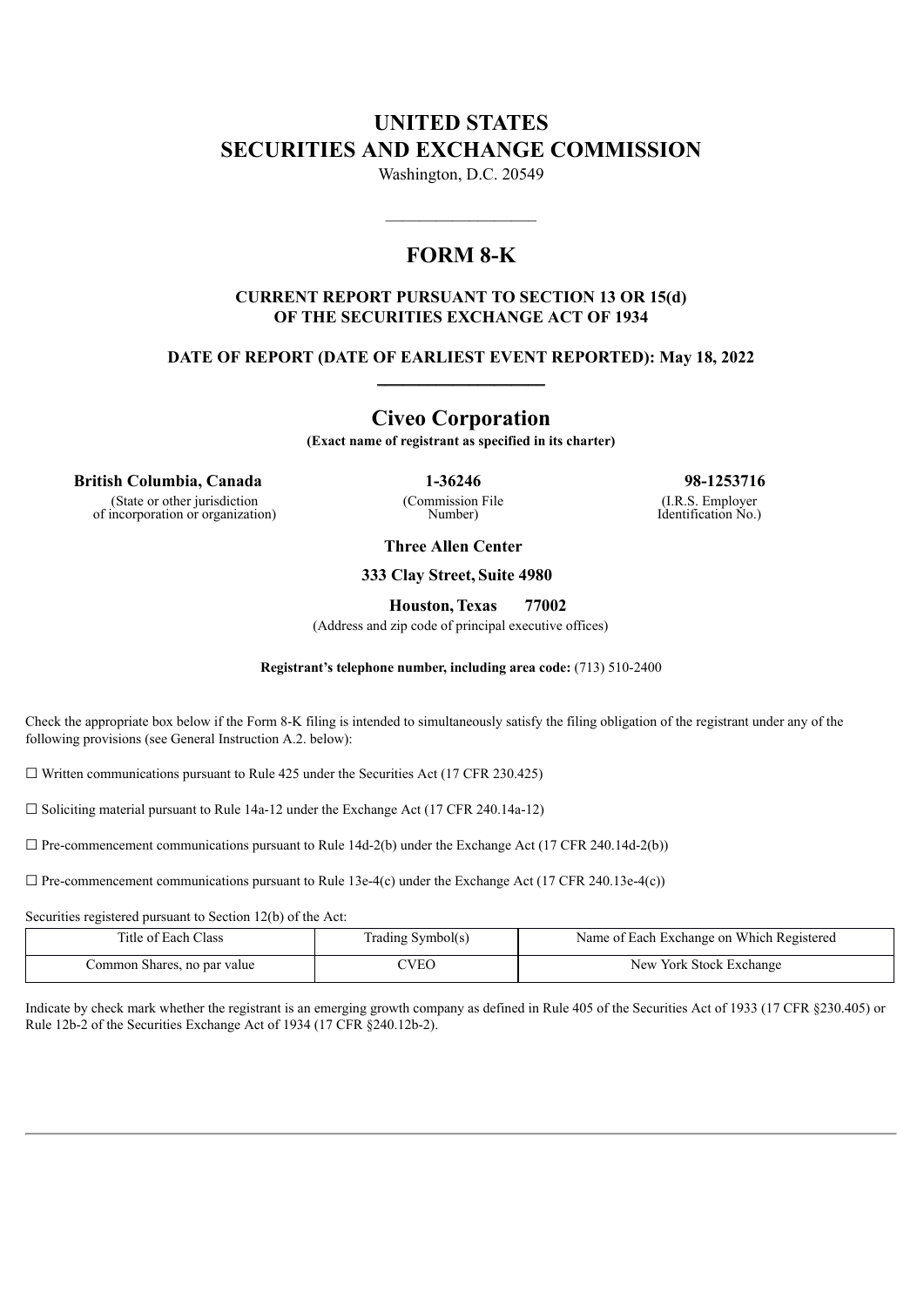Emerging growth company □

If an emerging growth company, indicate by check mark if the registrant has elected not to use the extended transition period for complying with any new or revised financial accounting standards provided pursuant to Section 13(a) of the Exchange Act.  $\Box$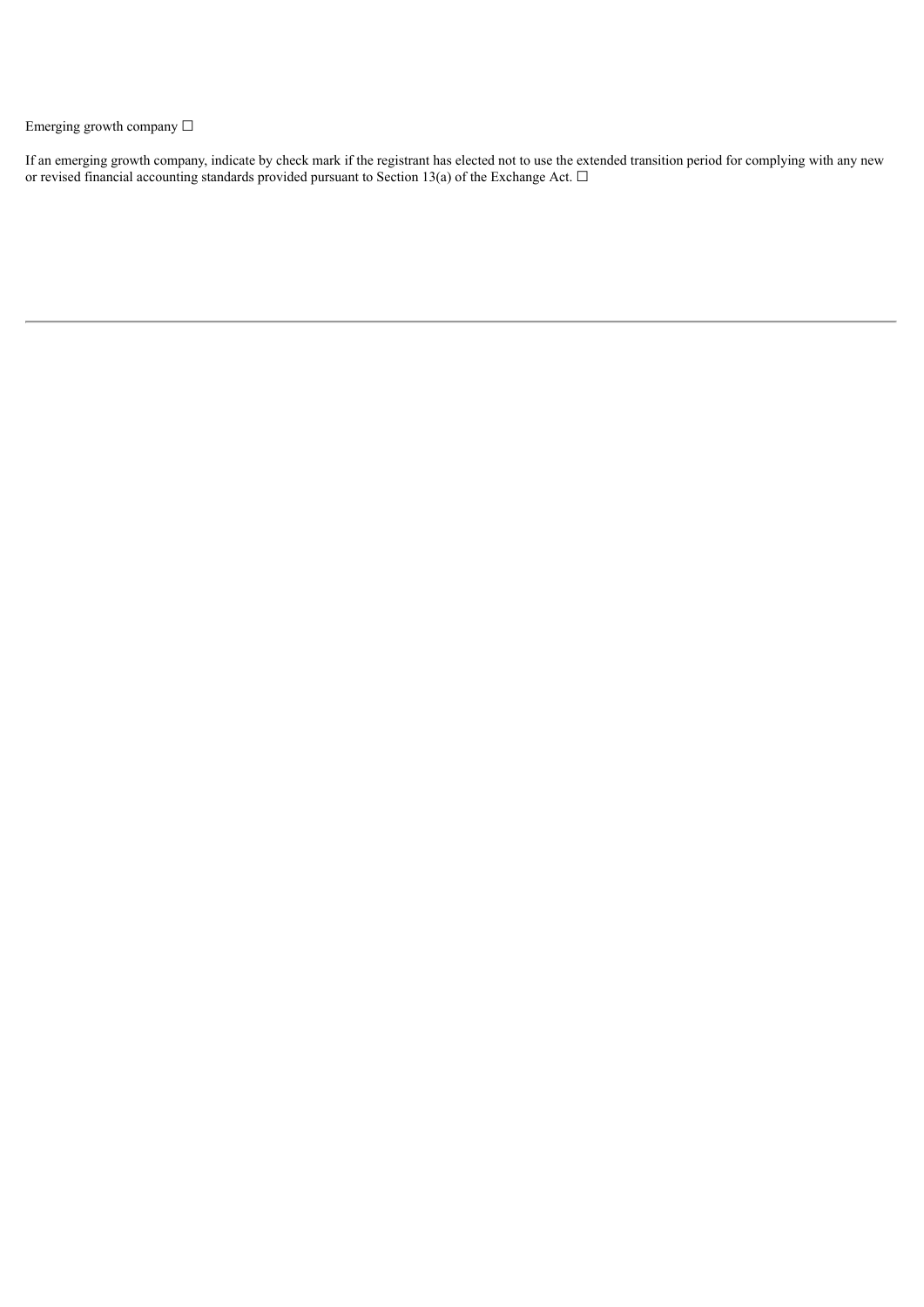#### **Item 5.07 Submission of Matters to a Vote of Security Holders.**

At the 2022 Annual General Meeting of Shareholders on May 18, 2022, the shareholders of Civeo Corporation ("Civeo"): (1) elected three Class II nominees to Civeo's Board of Directors (the "Board"); (2) voted, on an advisory basis, in favor of the compensation of the persons listed as named executive officers in Civeo's proxy statement filed with the Securities and Exchange Commission on April 7, 2022 (the "Proxy Statement"); and (3) ratified the appointment of Ernst & Young LLP as Civeo's independent registered public accounting firm for the year ending December 31, 2022 and until the next annual general meeting of shareholders and authorized the directors of Civeo, acting through the Audit Committee, to determine the remuneration to be paid to Ernst & Young LLP for 2022. The proposals related to each matter are described in detail in the Proxy Statement. The voting results for each proposal are as follows:

Proposal 1 - To elect the three Class II nominees to the Board:

|                    | For       | Withheld | <b>Broker Non-Votes</b> |
|--------------------|-----------|----------|-------------------------|
| Martin A. Lambert  | 9.851.775 | 86,402   | 2,110,262               |
| Constance B. Moore | 9.853.043 | 85.134   | 2,110,262               |
| Richard A. Navarre | 9.656.495 | 281.682  | 2,110,262               |

Proposal 2 - To approve, on an advisory basis, the compensation of the named executive officers:

| For       | Against | Abstain | <b>Broker Non-Votes</b> |
|-----------|---------|---------|-------------------------|
| 9,014,691 | 119.375 | 804,11  | 2,110,262               |

Proposal 3 - To ratify the appointment of Ernst & Young LLP as Civeo's independent registered public accounting firm for the year ending December 31, 2022 and until the next annual general meeting of shareholders and to authorize the directors of Civeo, acting through the Audit Committee, to determine the remuneration to be paid to Ernst & Young LLP for 2022:

| For        | Withheld | <b>Broker Non-Votes</b> |
|------------|----------|-------------------------|
| 11,981,230 | 67.209   | $- -$                   |